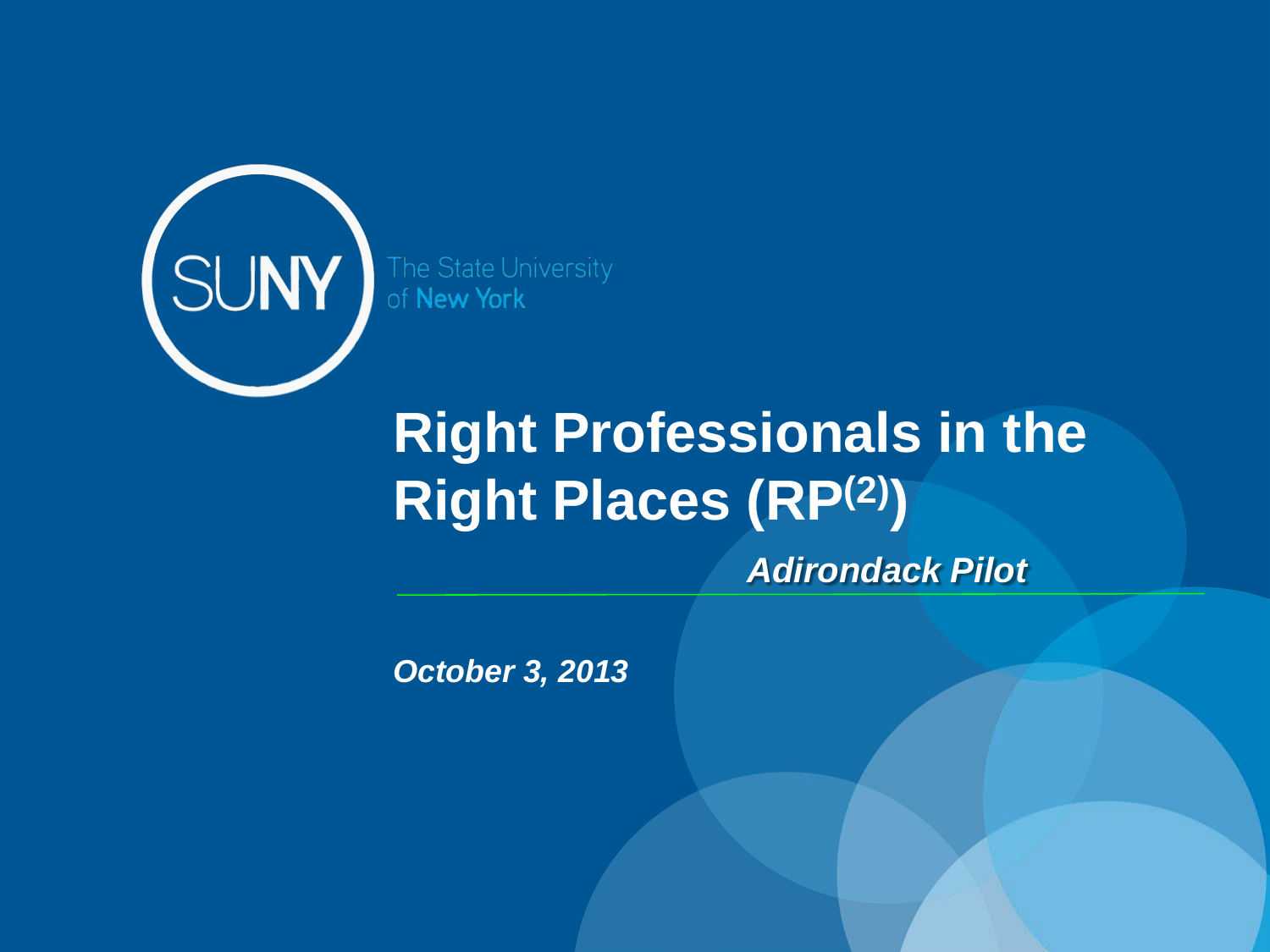

## "SUNY educates thousands of students each year for health, medical, dental, optometry, pharmacy, research, nursing and biomedical science careers. The majority of these SUNY graduates stay to serve in New York State"

*(SUNY Strategic Planning Process: Report of the Health Affairs Working Group, 2010)*

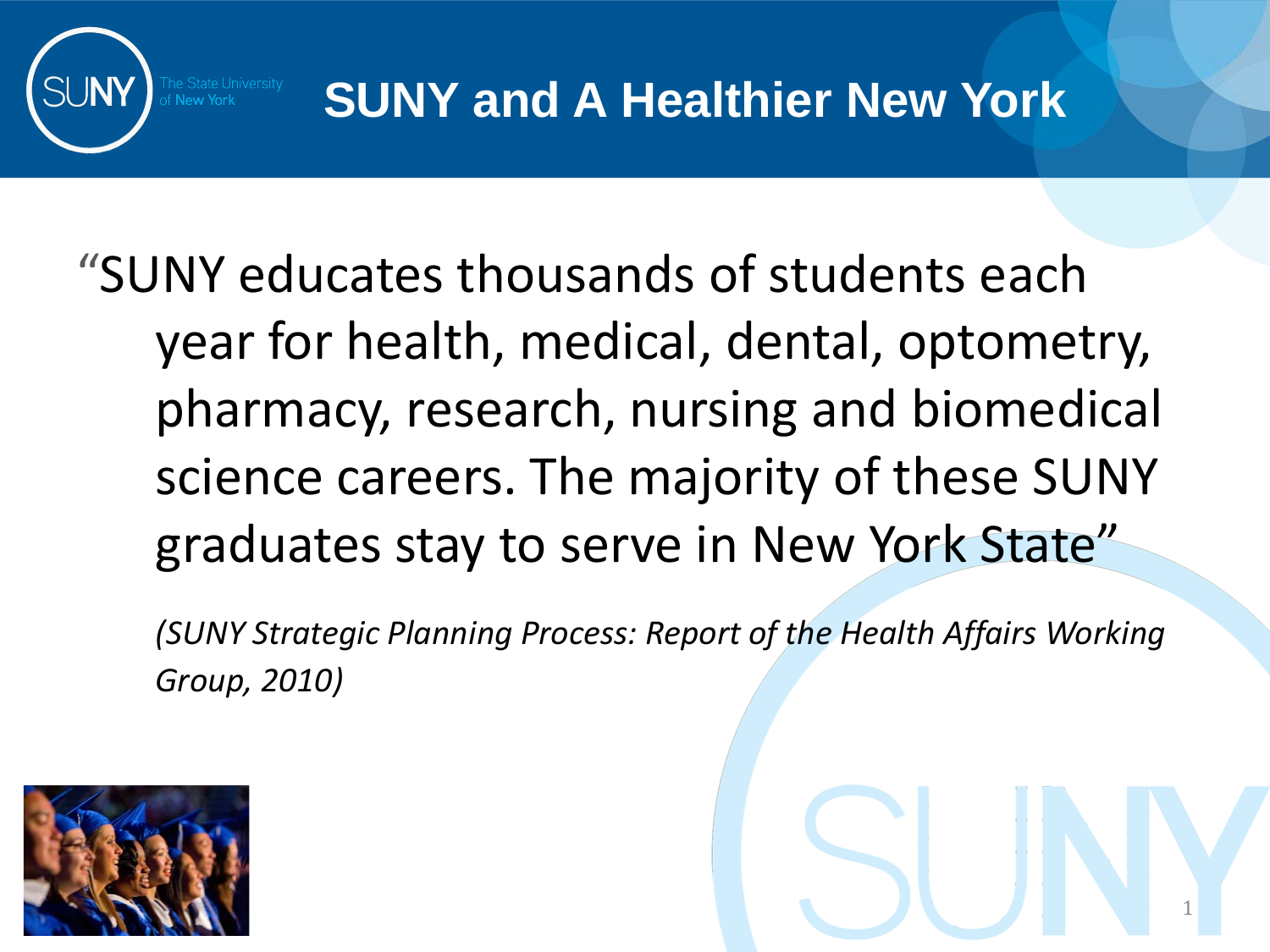

### **Goal of RP(2)**

• Implement regional workgroups (including educators, employers and others) and work collaboratively to plan workforce development which responds to and addresses health workforce gaps and future needs.

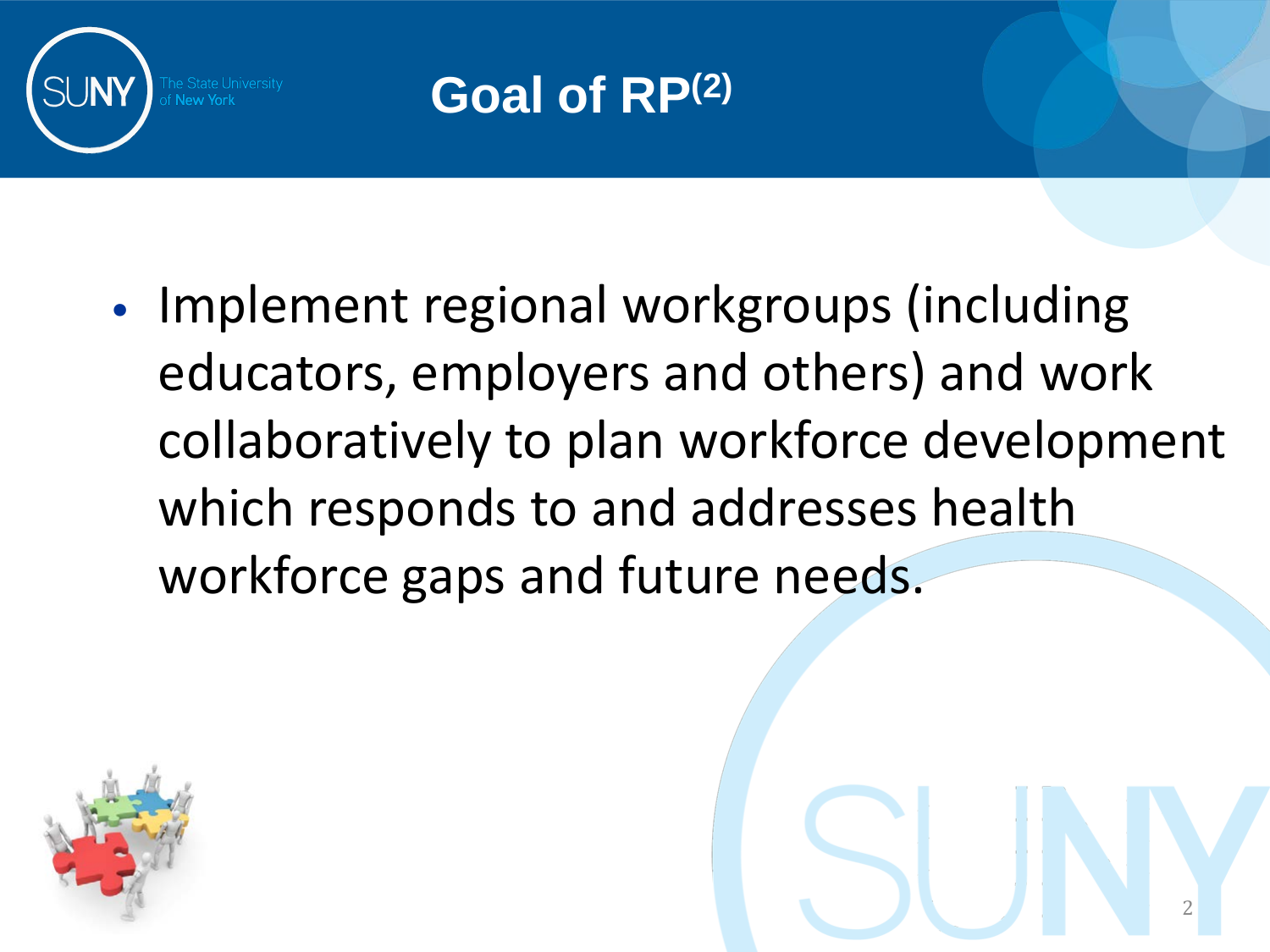

#### **Planning for the State's Future Health Workforce**

- Sustain and grow regional alliances.
- Use data and research to inform health workforce development decision-making.
- Assure that health professions curricula reflect emerging needs of the population.

- Explore team based approaches to health worker training and education.
- Evaluate the impact of these efforts on population health.

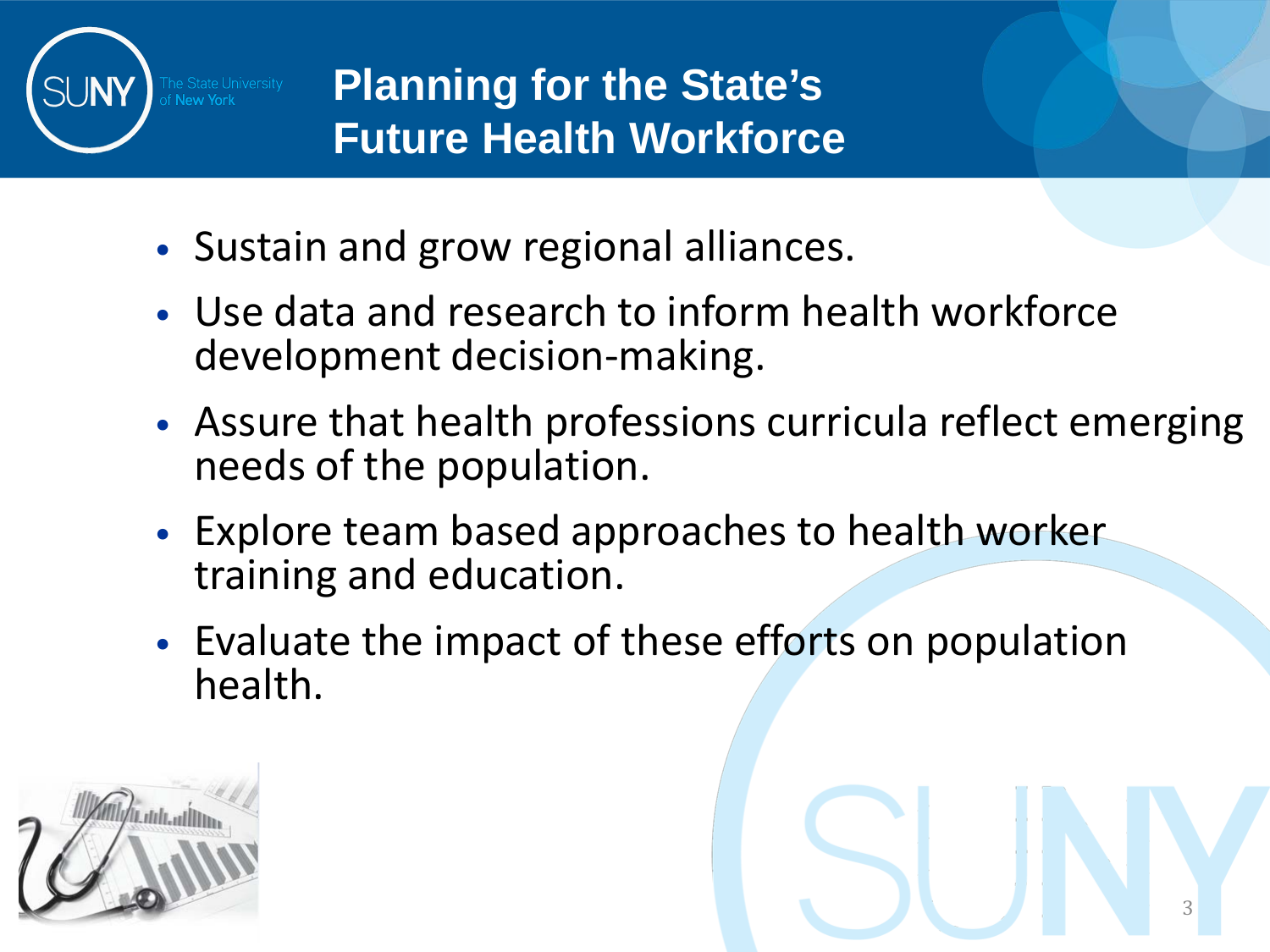

### **Why SUNY?**



- Critical to the development of the state's health workforce
- *40 campuses across the state*
	- *Wide range of programs to education and train the state's health workforce*
- Important partnerships
	- *Educational Opportunity Centers*
- Area Health Education Centers
- Analytic capability, e.g., Center for Health Workforce Studies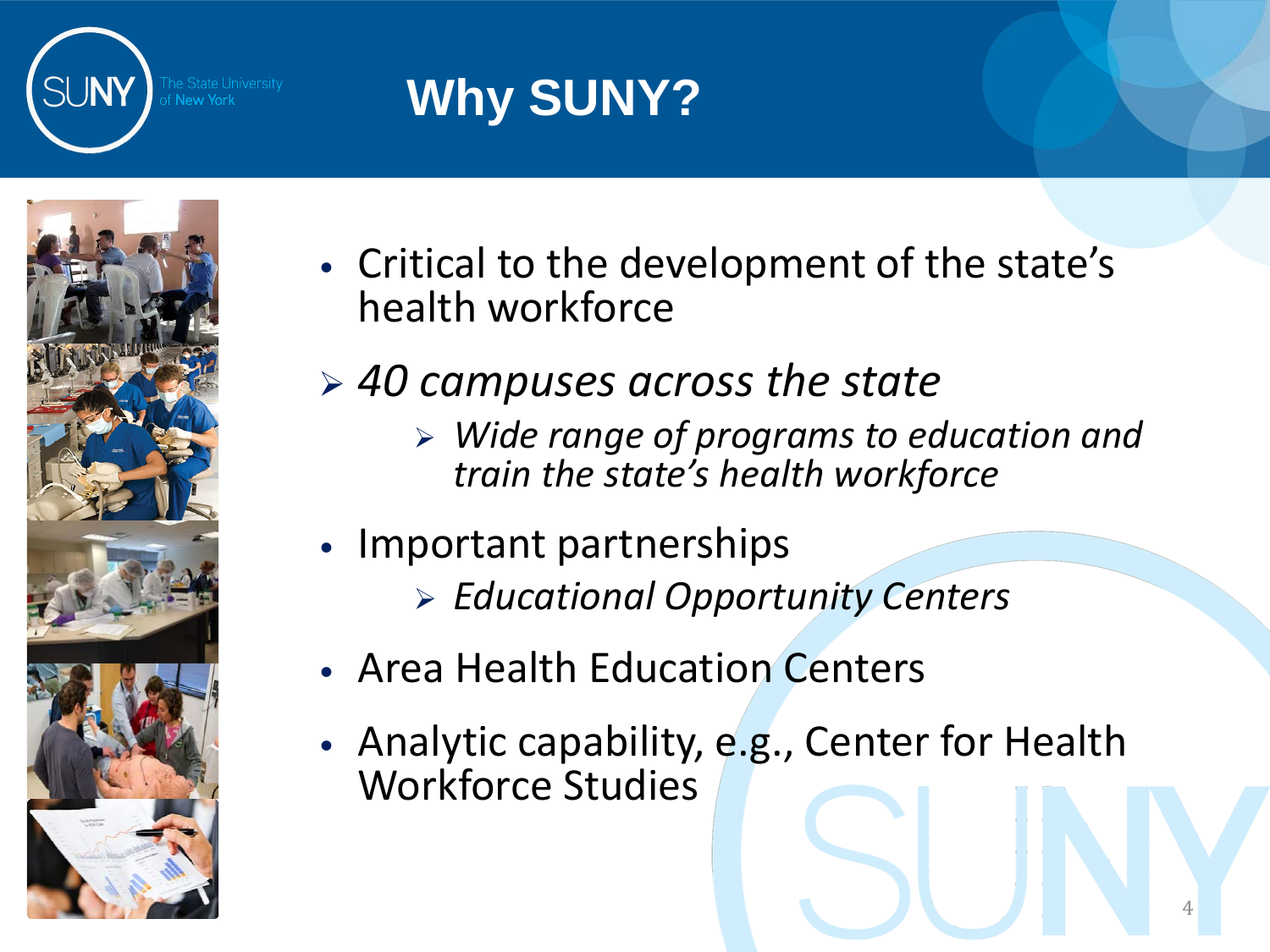

#### **RP(2): Activities**

- Convene an inter-agency Steering Committee to assist with planning and implementation.
- Use the best available data and analysis to identify health workforce gaps and health disparities.
- Establish regional workgroups (including educators and employers, among others) to collaboratively plan health workforce development to address identified gaps and future needs.

- Implement regional workforce development strategies.
- Evaluate impacts.